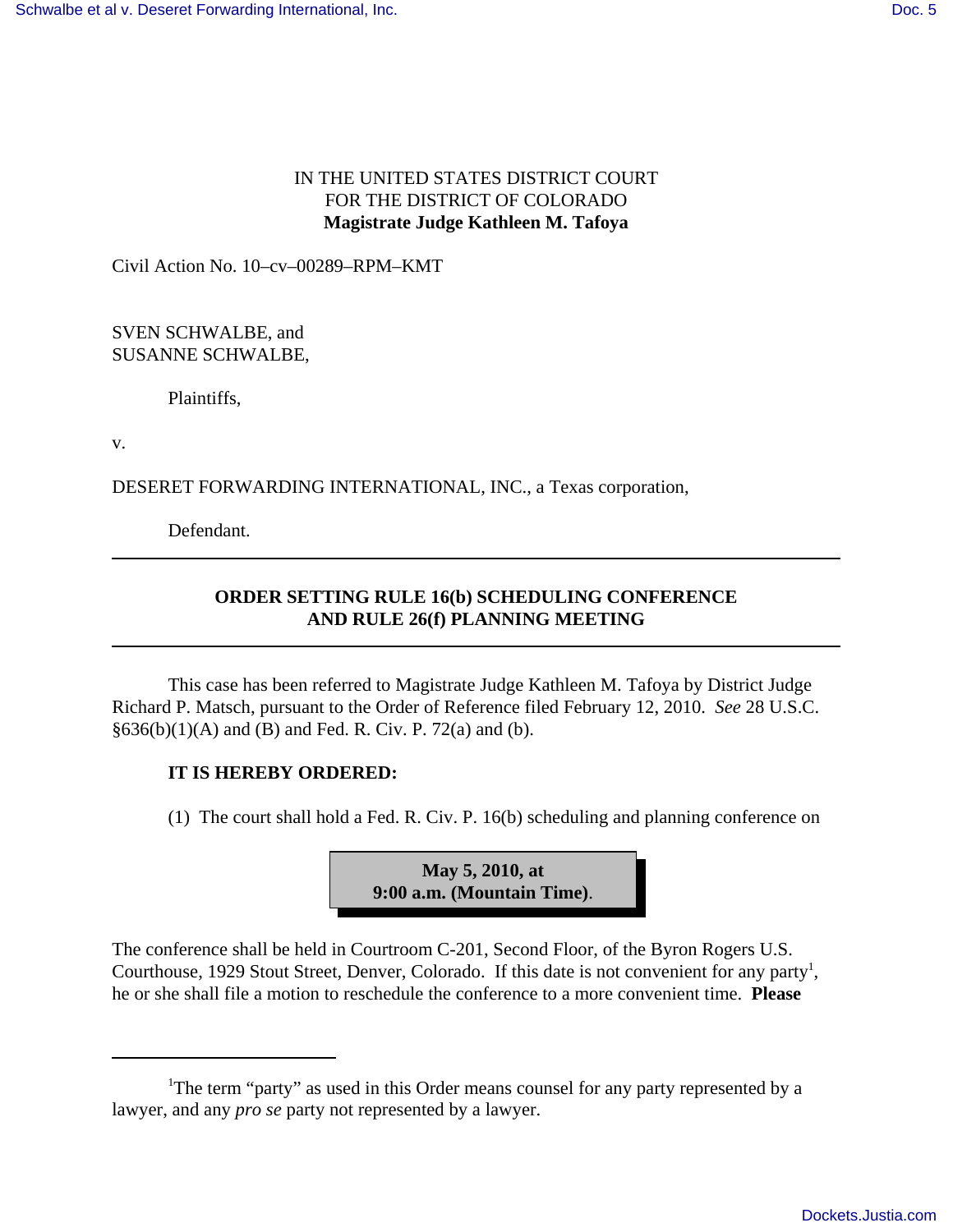## **remember that anyone seeking entry into the Byron Rogers United States Courthouse will be required to show valid photo identification. See D.C.COLO.LCivR 83.2B.**

A copy of instructions for the preparation of a scheduling order and a form scheduling order can be downloaded from the Court's website at www.co.uscourts.gov/forms-frame.htm (Click on "Civil Forms" in the blue box at the top of the screen and scroll down to the bold heading "Standardized Order Forms"). Parties shall prepare the proposed scheduling order in accordance with the Court's form.

The parties shall submit their proposed scheduling order, pursuant to District of Colorado Electronic Case Filing ("ECF") Procedures V.L., on or before:

> **5:00 p.m. (Mountain Time) on April 28, 2010.**

Attorneys and/or *pro se* parties not participating in ECF shall submit their proposed scheduling order on paper to the Clerk's Office. However, if any party in the case is participating in ECF, it is the responsibility of that party to submit the proposed scheduling order pursuant to the District of Colorado ECF Procedures.

The plaintiff shall notify all parties who have not yet entered an appearance of the date and time of the scheduling/planning conference, and shall provide a copy of this Order to those parties.

(2) In preparation for the scheduling/planning conference, the parties are directed to confer in accordance with Fed. R. Civ. P. 26(f), on or before:



The court strongly encourages the parties to meet face to face, but should that prove impossible, the parties may meet by telephone conference. All parties are jointly responsible for arranging and attending the Rule 26(f) meeting.

During the Rule 26(f) meeting, the parties shall discuss the nature and basis of their claims and defenses and the possibilities for a prompt settlement or resolution of the case, make or arrange for the disclosures required by Fed. R. Civ. P. 26(a)(1), and develop their proposed scheduling/discovery plan. The parties should also discuss the possibility of informal discovery, such as conducting joint interviews with potential witnesses, joint meetings with clients, depositions via telephone, or exchanging documents outside of formal discovery.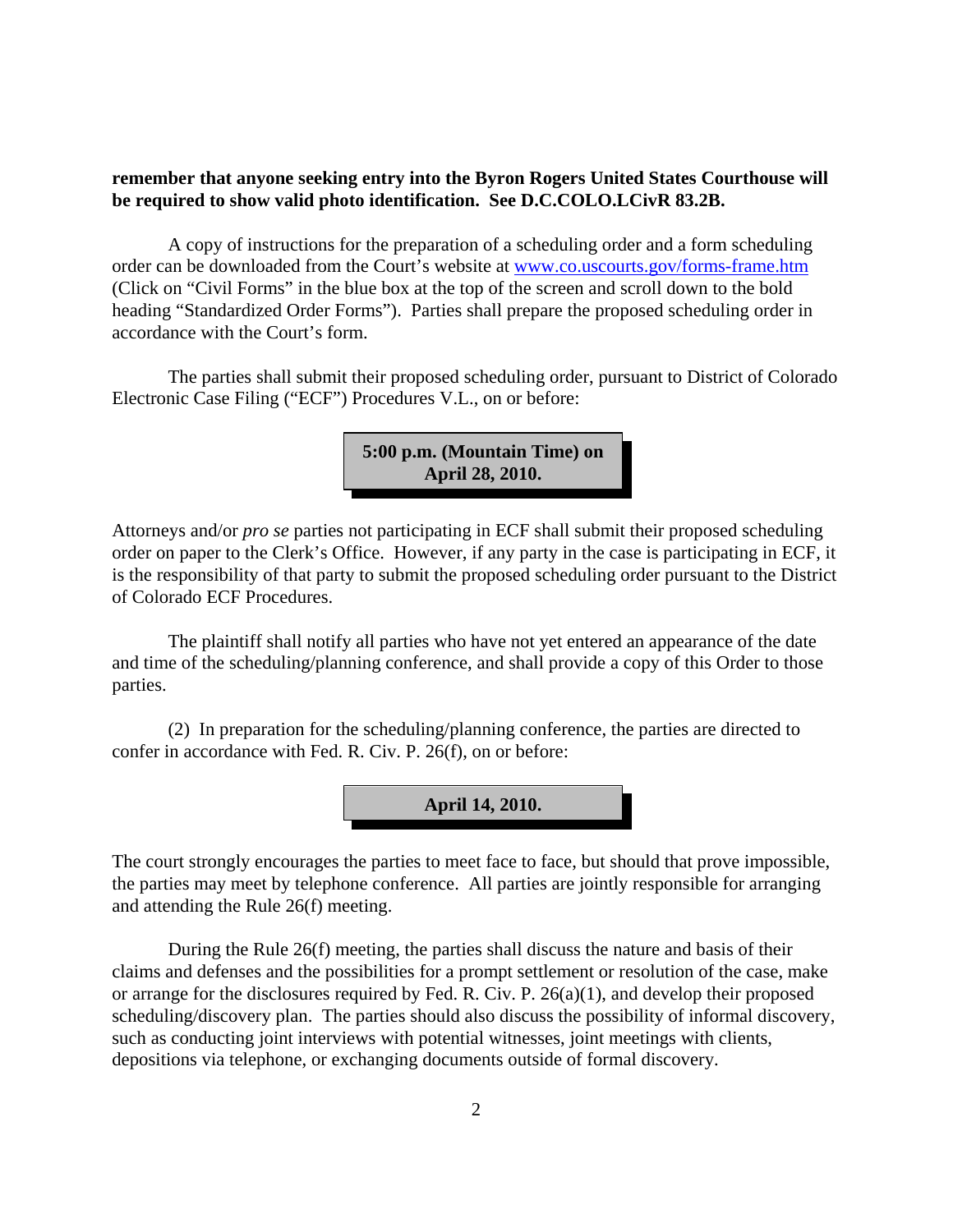In those cases in which: (i) the parties' substantive allegations involve extensive computer-generated records; (ii) a substantial amount of disclosure or discovery will involve information or records in electronic form (*i.e.,* e-mail, word processing, databases); (iii) expert witnesses will develop testimony based in large part on computer data and/or modeling; or (iv) any party plans to present a substantial amount of evidence in digital form at trial, the parties shall confer regarding steps they can take to preserve computer records and data, facilitate computer-based discovery and who will pay costs, resolve privilege issues, limit discovery costs and delay, and avoid discovery disputes relating to electronic discovery. The parties shall be prepared to discuss these issues, as appropriate, in the proposed Scheduling Order and at the scheduling and planning conference.

These are the minimum requirements for the Rule 26(f) meeting. The parties are encouraged to have a comprehensive discussion and are required to approach the meeting cooperatively and in good faith. The parties are reminded that the purpose of the Rule 26(f) meeting is to expedite the disposition of the action, discourage wasteful pretrial activities, and improve the quality of any eventual trial through more thorough preparation. The discussion of claims and defenses shall be a substantive, meaningful discussion.

The parties are reminded that pursuant to Fed. R. Civ. P. 26(d), no discovery shall be sought prior to the Rule 26(f) meeting.

(3) The parties shall comply with the mandatory disclosure requirements of Fed. R. Civ. P.  $26(a)(1)$  on or before:

**April 28, 2010.**

Counsel and parties are reminded that mandatory disclosure requirements encompass computerbased evidence which may be used to support claims or defenses. Mandatory disclosures must be supplemented by the parties consistent with the requirements of Fed. R. Civ. P. 26(e). Mandatory disclosures and supplementation are not to be filed with the Clerk of the Court.

(5) All parties are expected to be familiar with the United States District Court for the District of Colorado Local Rules of Practice (D.C.COLO.LCivR.). Copies are available from Office of the Clerk, United States District Court for the District of Colorado, or through the District Court's web site: www.cod.uscourts.gov.